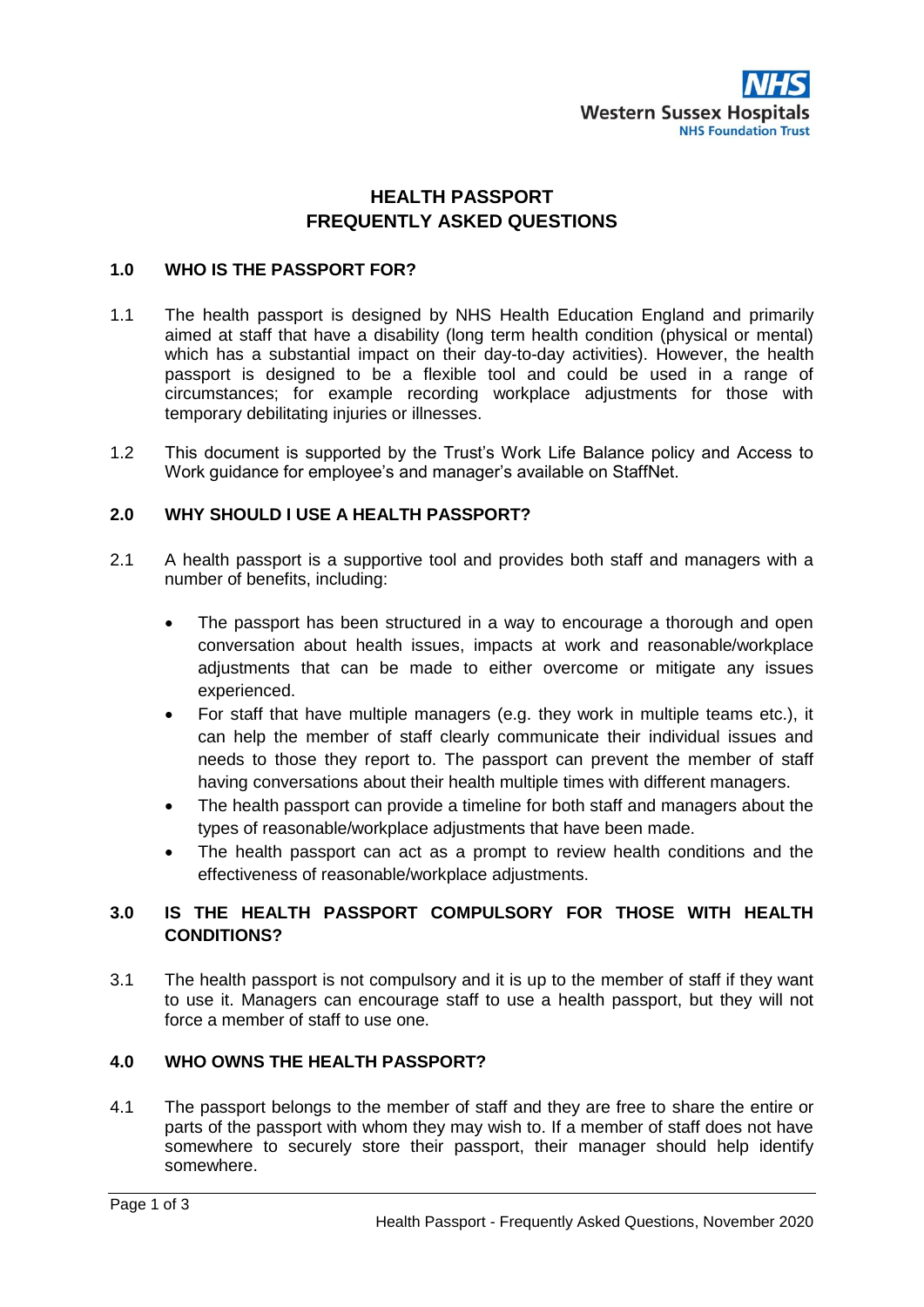| <b>Staff</b>                                                                                                                                                                                                                                                                          | <b>Manager</b>                                                                                                                                                                                                                                                                                                                                                                                                                                                                                                                                                                                                                                            |
|---------------------------------------------------------------------------------------------------------------------------------------------------------------------------------------------------------------------------------------------------------------------------------------|-----------------------------------------------------------------------------------------------------------------------------------------------------------------------------------------------------------------------------------------------------------------------------------------------------------------------------------------------------------------------------------------------------------------------------------------------------------------------------------------------------------------------------------------------------------------------------------------------------------------------------------------------------------|
| Engage in open and frank<br>conversations with their<br>manager(s).<br>If you are disabled consider<br>updating your ESR staff record to<br>reflect this.<br>Administration of the passport (if<br>you are able to complete).<br>Safe storage which protects your<br>confidentiality. | After the initial meeting, set an<br>appropriate review cycle to<br>discuss health issues and<br>reasonable/workplace<br>adjustments with your member of<br>staff.<br>Ensure appropriate referrals to<br>support services are made e.g.<br>Occupational Health, Counselling<br>and Access to Work, etc.<br>Support the member of staff to<br>complete, maintain and update<br>their health passports.<br>Be prepared to fund<br>reasonable/workplace<br>adjustments for the member of<br>staff.<br>Be prepared to consider a range<br>of different flexible working<br>requests for health reasons.<br>Complete the anonymised health<br>passport return. |

## **7.0 SHOULD THE HEALTH PASSPORT BE ELECTRONIC OR PAPER COPY?**

7.1 Ideally the health passport would be electronic, as this makes it easier to update and maintain. For members of staff that do not have access to a computer at work, their manager could complete the passport and print it off for both the staff member and manager to sign and date.

## **8.0 WHY DO MANAGERS NEED TO COMPLETE AN ANONYMIASED HEALTH PASSPORT RETURN?**

- 8.1 One way we can make sure that we are supporting staff with disabilities and health conditions is to make sure the health passport is effective and everyone is accessing the appropriate level of support.
- 8.2 Collecting this data also gives us a better understanding of the needs of staff and identifies things the organisation needs to do to improve working conditions for staff with disabilities.
- 8.3 The anonymous Returns Form is a simple and quick form to complete for monitoring purposes which includes:
	- The Directorate the staff member works in e.g. Corporate, Surgery, etc.
	- The staff group the staff member works in e.g. admin and clerical, nursing and midwifery, medical and dental etc.
	- If this is a new or reviewed/amended health passport
	- Have reasonable/workplace adjustments been identified e.g. Yes or No
	- Has an application to Access to Work been made e.g. Yes or No